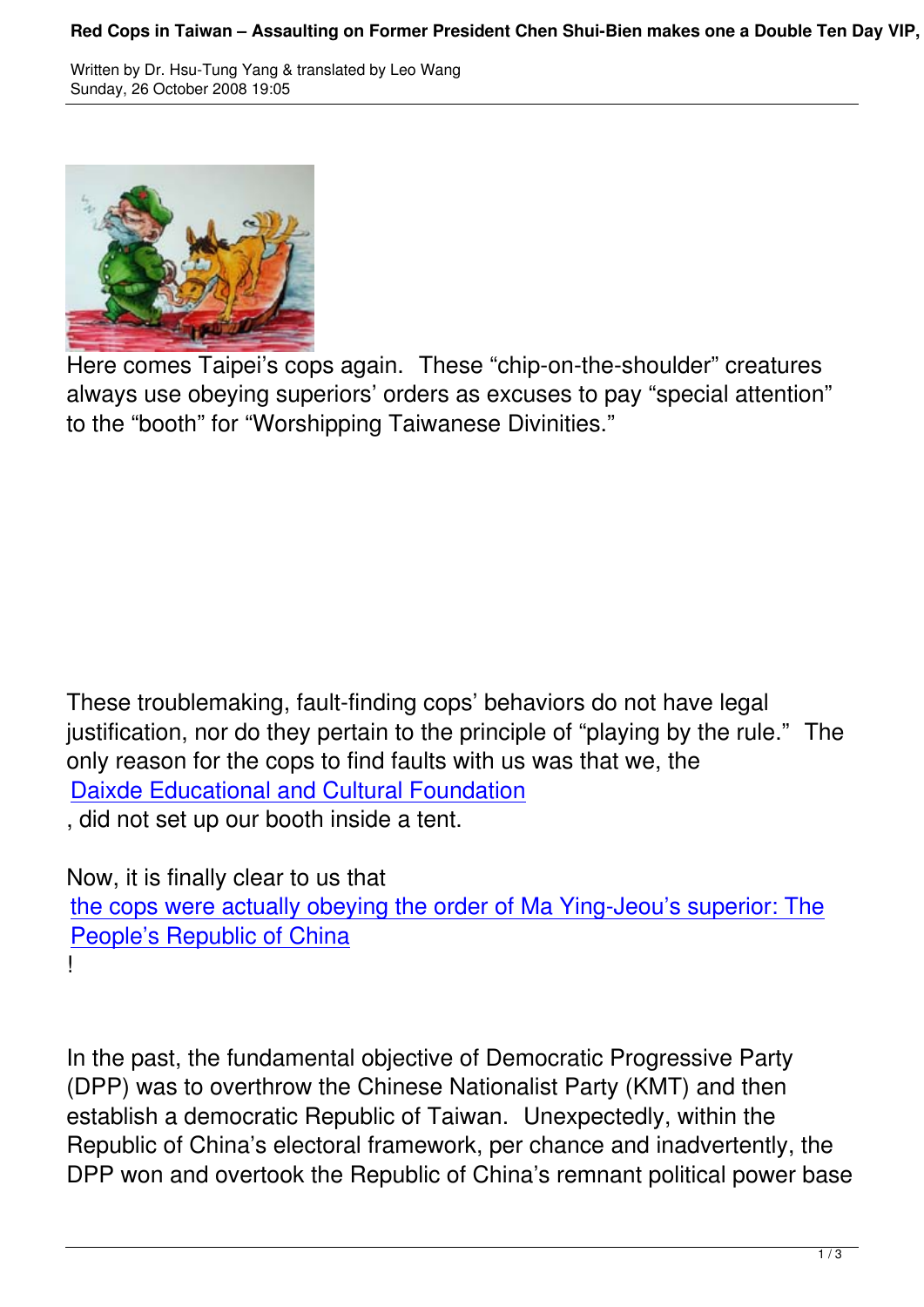Written by Dr. Hsu-Tung Yang & translated by Leo Wang Sunday, 26 October 2008 19:05

at Taiwan.  $\overline{a}$  at Taiwan. administration ended up losing much of the dynamics and drives for nation-building. The contract of the contract of the contract of the contract of the contract of the contract of the contract of the contract of the contract of the contract of the contract of the contract of the contract mer president Chen Shui-Bien's outcry of "one country on each side of the straight" has been fully wiped out by DPP's political in-fighting.

The result of being compassionate and tolerant to the KMT and Taiwan's pro-China elements is to put the current Ma administration in the office, who manipulates the constitution and legal system of the same old Republic of China to hastily close up with China and conspire for the iniquity of unification.

Other than a call for a **REVOLUTION**

, what else can the Taiwanese people do?

Taiwan's actions of peaceful street rallies could not shake Ma's political administration. Since Ma has already reached agreements on every step of the entire unification process by talking to the Chinese Communist Party (CCP), he cannot suspend the developments even if he wants to.

Taiwanese people's *bloody revolutionary movement* must begin now!

Currently, Taiwan is only fighting with a domestic, pro-China KMT.

The possibility of a gambit for victory remains.

Nevertheless, once the unification is complete, Taiwan's fight against the CCP authority will be extraordinarily disastrous (and even more bloody)…..How long can the Taiwanese people wait?